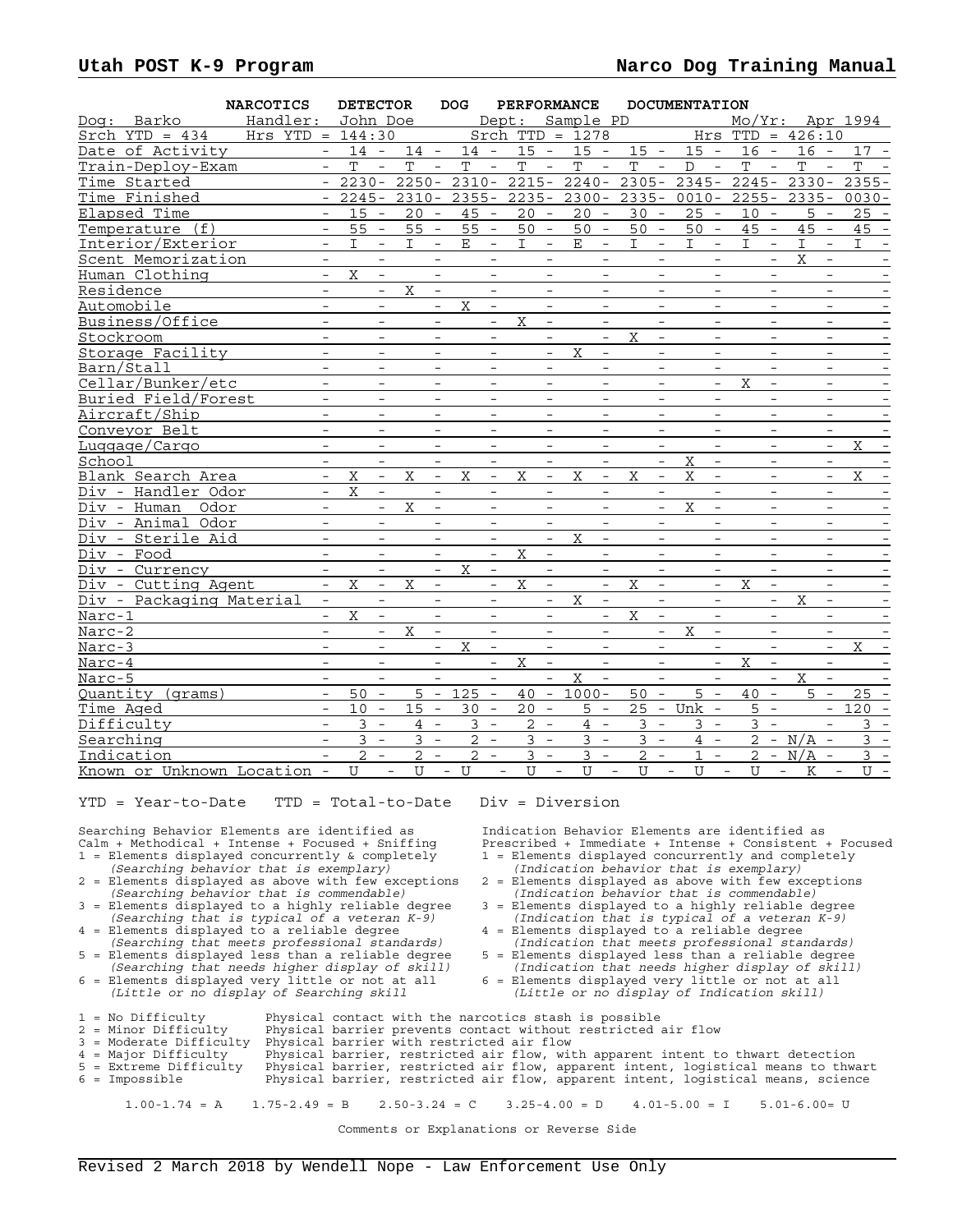| Comments or Explanations<br>(intended to be the back side of the previous page)                                                                                                               |
|-----------------------------------------------------------------------------------------------------------------------------------------------------------------------------------------------|
| Placed 50 new \$1 bills behind the front license plate. K-9 Barko<br>14 Apr 2310 hrs.                                                                                                         |
| paused $\&$ sniffed, then passed by the currency.<br>K-9 Barko indicated on an athletic locker at the High School at the<br>15 Apr 2345 hrs.<br>Coach's request. See Incident Report 94-1234. |
|                                                                                                                                                                                               |
|                                                                                                                                                                                               |
|                                                                                                                                                                                               |
|                                                                                                                                                                                               |
|                                                                                                                                                                                               |
|                                                                                                                                                                                               |
|                                                                                                                                                                                               |
|                                                                                                                                                                                               |
|                                                                                                                                                                                               |
|                                                                                                                                                                                               |
|                                                                                                                                                                                               |
|                                                                                                                                                                                               |
|                                                                                                                                                                                               |
|                                                                                                                                                                                               |
|                                                                                                                                                                                               |
|                                                                                                                                                                                               |
|                                                                                                                                                                                               |
|                                                                                                                                                                                               |
|                                                                                                                                                                                               |
|                                                                                                                                                                                               |
|                                                                                                                                                                                               |
|                                                                                                                                                                                               |
|                                                                                                                                                                                               |
|                                                                                                                                                                                               |
|                                                                                                                                                                                               |
|                                                                                                                                                                                               |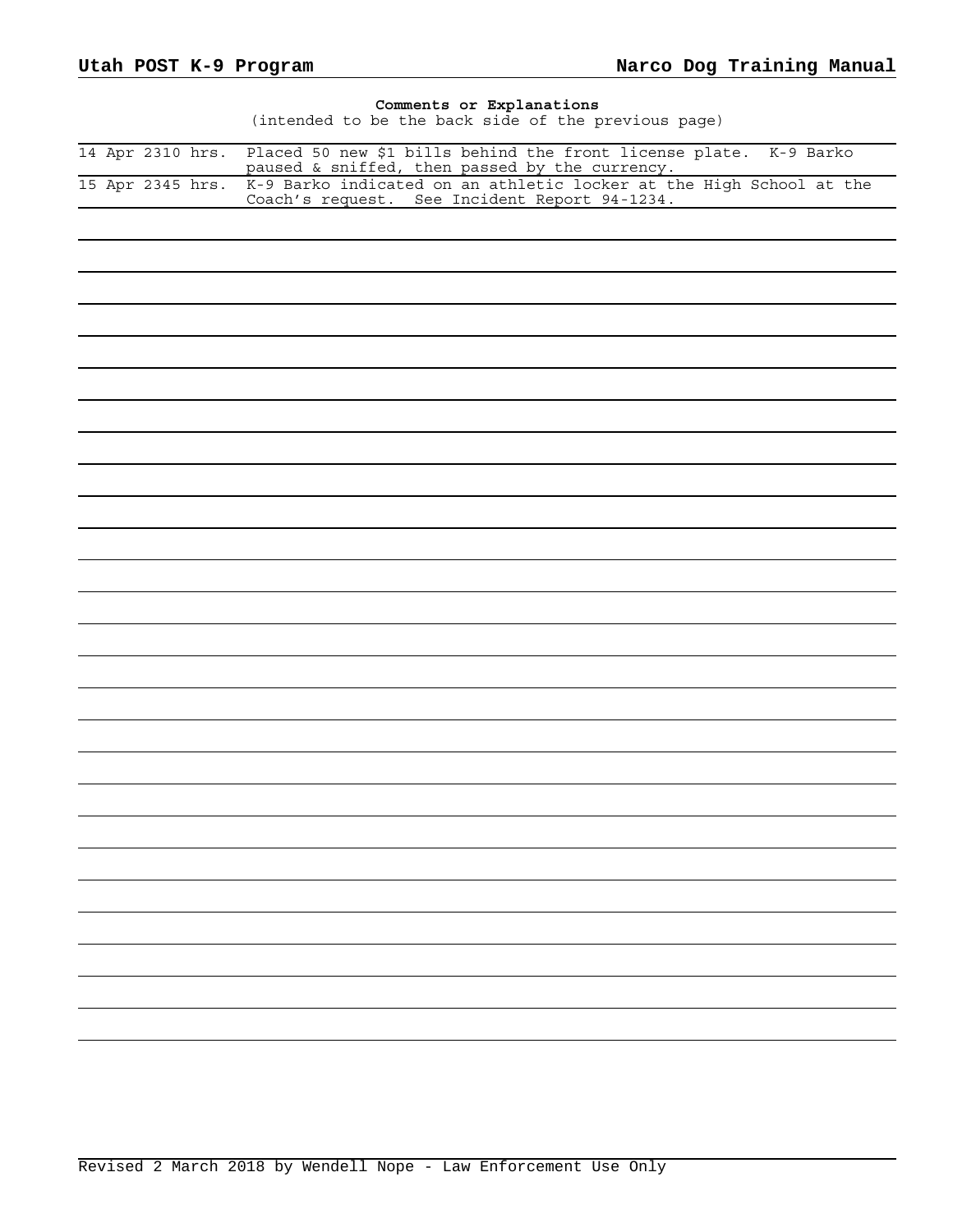| Handler:<br>$Mo/Yr$ :<br>Dept:<br>Dog :<br>$Srch$ YTD =<br>$Hrs$ YTD =<br>$Stch$ TTD =<br>Hrs TTD<br>$\, =$<br>Date of Activity<br>Train-Deploy-Exam<br>$\sim$<br>$\overline{\phantom{a}}$<br>$-$<br>$\overline{\phantom{a}}$<br>$-$<br>$\overline{\phantom{a}}$<br>$\overline{\phantom{0}}$<br>$ \,$<br>$\overline{\phantom{a}}$<br>$-$<br>Time Started<br>$\overline{\phantom{a}}$<br>$\overline{\phantom{a}}$<br>$\overline{\phantom{a}}$<br>$\qquad \qquad -$<br>$\overline{\phantom{a}}$<br>$\overline{\phantom{a}}$<br>$\overline{\phantom{m}}$<br>$\overline{\phantom{a}}$<br>$\overline{\phantom{a}}$<br>Time Finished<br>$\overline{\phantom{a}}$<br>$\overline{\phantom{0}}$<br>$\overline{\phantom{a}}$<br>$\overline{\phantom{a}}$<br>$\overline{\phantom{a}}$<br>$\overline{\phantom{a}}$<br>$\overline{\phantom{0}}$<br>$\overline{\phantom{a}}$<br>$\overline{\phantom{a}}$<br>$\overline{\phantom{0}}$<br>Elapsed Time<br>$\equiv$<br>$\overline{a}$<br>$\equiv$<br>$\equiv$<br>$\equiv$<br>$\equiv$<br>$\equiv$<br>$\equiv$<br>$\equiv$<br>$\sim$<br>Temperature (f)<br>$\overline{\phantom{a}}$<br>$-$<br>$\overline{\phantom{a}}$<br>$\overline{\phantom{a}}$<br>$\overline{\phantom{a}}$<br>$\overline{\phantom{a}}$<br>$\overline{\phantom{a}}$<br>$\overline{\phantom{a}}$<br>$\overline{\phantom{m}}$<br>$\qquad \qquad -$<br>Interior/Exterior<br>$\overline{\phantom{a}}$<br>$\qquad \qquad -$<br>$\overline{\phantom{a}}$<br>$\overline{\phantom{a}}$<br>$\qquad \qquad -$<br>$\overline{\phantom{a}}$<br>$\overline{\phantom{a}}$<br>$\overline{\phantom{a}}$<br>$-$<br>$\overline{\phantom{a}}$<br>Scent Memorization<br>$\overline{\phantom{a}}$<br>$\overline{\phantom{a}}$<br>$\frac{1}{2}$<br>$\overline{a}$<br>$\overline{\phantom{a}}$<br>$\overline{\phantom{a}}$<br>$\overline{\phantom{a}}$<br>$\overline{\phantom{0}}$<br>$\overline{\phantom{a}}$<br>Human Clothing<br>$\overline{\phantom{a}}$<br>$\overline{\phantom{a}}$<br>$\overline{\phantom{a}}$<br>$-$<br>$\qquad \qquad -$<br>$-$<br>$\overline{\phantom{a}}$<br>$\overline{\phantom{a}}$<br>$\qquad \qquad -$<br>$\qquad \qquad -$<br>Residence<br>$\overline{\phantom{a}}$<br>$\overline{\phantom{0}}$<br>$\overline{\phantom{a}}$<br>$\overline{\phantom{a}}$<br>$\overline{\phantom{a}}$<br>$\overline{\phantom{a}}$<br>$\overline{\phantom{a}}$<br>$\overline{\phantom{a}}$<br>$\overline{\phantom{a}}$<br>$\overline{\phantom{a}}$<br>Automobile<br>$\equiv$<br>$\overline{\phantom{a}}$<br>$\overline{\phantom{a}}$<br>Business/Office<br>$\equiv$<br>$\equiv$<br>$-$<br>$\equiv$<br>$\overline{\phantom{a}}$<br>$ \,$<br>$\overline{\phantom{a}}$<br>$\equiv$<br>$\equiv$<br>$-$<br>Stockroom<br>$\overline{\phantom{m}}$<br>$\overline{\phantom{a}}$<br>$\overline{\phantom{a}}$<br>$\overline{\phantom{a}}$<br>$\overline{\phantom{a}}$<br>$\overline{\phantom{a}}$<br>$\overline{\phantom{m}}$<br>$\overline{\phantom{a}}$<br>$\overline{\phantom{m}}$<br>$\qquad \qquad -$<br>Storage Facility<br>$\overline{\phantom{a}}$<br>$\overline{\phantom{a}}$<br>$\overline{\phantom{a}}$<br>$\overline{\phantom{a}}$<br>$\overline{\phantom{a}}$<br>$\overline{\phantom{a}}$<br>$\overline{\phantom{a}}$<br>$\overline{\phantom{a}}$<br>$\overline{\phantom{a}}$<br>$\overline{\phantom{a}}$<br>$\equiv$<br>Barn/Stall<br>$\equiv$<br>$\equiv$<br>$\equiv$<br>$\equiv$<br>$\equiv$<br>$\equiv$<br>$\equiv$<br>$\overline{a}$<br>$\equiv$<br>Cellar/Bunker/etc<br>$\overline{\phantom{a}}$<br>$\overline{\phantom{a}}$<br>$\overline{\phantom{a}}$<br>$\qquad \qquad -$<br>$\overline{\phantom{a}}$<br>$\overline{\phantom{a}}$<br>$\overline{\phantom{a}}$<br>$\overline{\phantom{a}}$<br>$\overline{\phantom{a}}$<br>$\overline{\phantom{a}}$<br>Buried Field/Forest<br>$\overline{\phantom{a}}$<br>$\overline{\phantom{a}}$<br>$\overline{\phantom{a}}$<br>$\overline{\phantom{a}}$<br>$\overline{\phantom{a}}$<br>$\overline{\phantom{a}}$<br>$\overline{\phantom{a}}$<br>$\overline{\phantom{a}}$<br>$\overline{\phantom{a}}$<br>$\overline{\phantom{a}}$<br>Aircraft/Ship<br>$\overline{\phantom{0}}$<br>$\overline{\phantom{a}}$<br>$\overline{\phantom{a}}$<br>$\overline{\phantom{0}}$<br>$\overline{\phantom{a}}$<br>$\overline{\phantom{a}}$<br>$\overline{\phantom{0}}$<br>Conveyor Belt<br>$\overline{\phantom{a}}$<br>$\overline{\phantom{a}}$<br>$-$<br>$\overline{\phantom{a}}$<br>$\overline{\phantom{a}}$<br>$-$<br>$\overline{\phantom{a}}$<br>$\qquad \qquad -$<br>$\overline{\phantom{a}}$<br>$\overline{\phantom{a}}$<br>Luggage/Cargo<br>$\overline{\phantom{a}}$<br>$\overline{\phantom{a}}$<br>$\overline{\phantom{a}}$<br>$\overline{\phantom{a}}$<br>$\overline{\phantom{a}}$<br>$\overline{\phantom{a}}$<br>$\overline{\phantom{a}}$<br>$\overline{\phantom{a}}$<br>$\overline{\phantom{0}}$<br>$\overline{\phantom{m}}$<br>School<br>$\overline{\phantom{a}}$<br>$\overline{\phantom{a}}$<br>$\overline{\phantom{a}}$<br>$\overline{\phantom{a}}$<br>$\overline{\phantom{a}}$<br>Blank Search Area<br>$\equiv$<br>$\equiv$<br>$\equiv$<br>$\equiv$<br>$\overline{a}$<br>$\frac{1}{2}$<br>$\frac{1}{2}$<br>$\frac{1}{2}$<br>$\overline{a}$<br>$-$<br>Div - Handler Odor<br>$-$<br>$\overline{\phantom{a}}$<br>$\overline{\phantom{a}}$<br>$\overline{\phantom{a}}$<br>$\overline{\phantom{a}}$<br>$\overline{\phantom{a}}$<br>$\overline{\phantom{a}}$<br>$\overline{\phantom{a}}$<br>$\overline{\phantom{a}}$<br>$\overline{\phantom{a}}$<br>Div - Human<br>Odor<br>$\overline{\phantom{0}}$<br>$\overline{\phantom{a}}$<br>$\overline{\phantom{a}}$<br>$\overline{\phantom{a}}$<br>$\overline{\phantom{a}}$<br>$\overline{\phantom{a}}$<br>$\overline{\phantom{0}}$<br>$\overline{\phantom{a}}$<br>$\overline{\phantom{a}}$<br>$\overline{\phantom{a}}$<br>Div - Animal Odor<br>$\equiv$<br>$\overline{a}$<br>$\equiv$<br>$\overline{\phantom{a}}$<br>$\overline{\phantom{0}}$<br>$\frac{1}{2}$<br>$\overline{\phantom{a}}$<br>$\overline{a}$<br>$\overline{\phantom{0}}$<br>$\overline{\phantom{a}}$<br>Div - Sterile Aid<br>$\overline{\phantom{a}}$<br>$-$<br>$\overline{\phantom{a}}$<br>$-$<br>$\overline{\phantom{a}}$<br>$\overline{\phantom{0}}$<br>$\overline{\phantom{0}}$<br>$-$<br>$-$<br>$-$<br>Div - Food<br>$\overline{\phantom{a}}$<br>$\overline{\phantom{a}}$<br>$\overline{\phantom{a}}$<br>$\overline{\phantom{a}}$<br>$\overline{\phantom{a}}$<br>$\overline{\phantom{a}}$<br>$\overline{\phantom{a}}$<br>$\overline{\phantom{a}}$<br>$\overline{\phantom{0}}$<br>Div - Currency<br>$\overline{\phantom{a}}$<br>$\overline{\phantom{0}}$<br>$\overline{\phantom{a}}$<br>$\overline{\phantom{a}}$<br>$\overline{\phantom{0}}$<br>$\overline{\phantom{a}}$<br>$\overline{\phantom{a}}$<br>$\overline{\phantom{a}}$<br>$\overline{a}$<br>Div - Cutting Agent<br>$\equiv$<br>$ \,$<br>$\overline{\phantom{a}}$<br>$\overline{\phantom{a}}$<br>$\overline{\phantom{a}}$<br>$\overline{\phantom{a}}$<br>$\overline{\phantom{a}}$<br>$-$<br>$-$<br>$\overline{\phantom{a}}$<br>Div - Packaging Material<br>$\overline{\phantom{0}}$<br>$\overline{\phantom{a}}$<br>$\overline{\phantom{a}}$<br>$\overline{\phantom{a}}$<br>$\overline{\phantom{a}}$<br>$\overline{\phantom{a}}$<br>$\overline{\phantom{a}}$<br>$\overline{\phantom{0}}$<br>$\overline{\phantom{a}}$<br>$\overline{\phantom{m}}$ | <b>NARCOTICS</b> |  | <b>DETECTOR</b> | DOG | <b>PERFORMANCE</b> | <b>DOCUMENTATION</b> |  |  |  |  |  |
|--------------------------------------------------------------------------------------------------------------------------------------------------------------------------------------------------------------------------------------------------------------------------------------------------------------------------------------------------------------------------------------------------------------------------------------------------------------------------------------------------------------------------------------------------------------------------------------------------------------------------------------------------------------------------------------------------------------------------------------------------------------------------------------------------------------------------------------------------------------------------------------------------------------------------------------------------------------------------------------------------------------------------------------------------------------------------------------------------------------------------------------------------------------------------------------------------------------------------------------------------------------------------------------------------------------------------------------------------------------------------------------------------------------------------------------------------------------------------------------------------------------------------------------------------------------------------------------------------------------------------------------------------------------------------------------------------------------------------------------------------------------------------------------------------------------------------------------------------------------------------------------------------------------------------------------------------------------------------------------------------------------------------------------------------------------------------------------------------------------------------------------------------------------------------------------------------------------------------------------------------------------------------------------------------------------------------------------------------------------------------------------------------------------------------------------------------------------------------------------------------------------------------------------------------------------------------------------------------------------------------------------------------------------------------------------------------------------------------------------------------------------------------------------------------------------------------------------------------------------------------------------------------------------------------------------------------------------------------------------------------------------------------------------------------------------------------------------------------------------------------------------------------------------------------------------------------------------------------------------------------------------------------------------------------------------------------------------------------------------------------------------------------------------------------------------------------------------------------------------------------------------------------------------------------------------------------------------------------------------------------------------------------------------------------------------------------------------------------------------------------------------------------------------------------------------------------------------------------------------------------------------------------------------------------------------------------------------------------------------------------------------------------------------------------------------------------------------------------------------------------------------------------------------------------------------------------------------------------------------------------------------------------------------------------------------------------------------------------------------------------------------------------------------------------------------------------------------------------------------------------------------------------------------------------------------------------------------------------------------------------------------------------------------------------------------------------------------------------------------------------------------------------------------------------------------------------------------------------------------------------------------------------------------------------------------------------------------------------------------------------------------------------------------------------------------------------------------------------------------------------------------------------------------------------------------------------------------------------------------------------------------------------------------------------------------------------------------------------------------------------------------------------------------------------------------------------------------------------------------------------------------------------------------------------------------------------------------------------------------------------------------------------------------------------------------------------------------------------------------------------------------------------------------------------------------------------------------------------------------------------------------------------------------------------------------------------------------------------------------------------------------------------------------------------------------------------------------------------------------------------------------------------------------------------------------------------------------------------------------------------------------------------------------------------------------------------------------------------------------------------------------------------------------------------------------------------------------------------------------------------------------------------------------------------------------------------------------------------------------------------------------------------------------------------------------------------------------------------------------------------------------------------------------------------------------------------------------------------------------------------------------------------------------------------------------------------------------------------------------------------------------------------------------------------------------------------------------------------------------------------------------------------------------------------------------------------------------------------------------------------------------------------------------------------------------------------------------------------|------------------|--|-----------------|-----|--------------------|----------------------|--|--|--|--|--|
|                                                                                                                                                                                                                                                                                                                                                                                                                                                                                                                                                                                                                                                                                                                                                                                                                                                                                                                                                                                                                                                                                                                                                                                                                                                                                                                                                                                                                                                                                                                                                                                                                                                                                                                                                                                                                                                                                                                                                                                                                                                                                                                                                                                                                                                                                                                                                                                                                                                                                                                                                                                                                                                                                                                                                                                                                                                                                                                                                                                                                                                                                                                                                                                                                                                                                                                                                                                                                                                                                                                                                                                                                                                                                                                                                                                                                                                                                                                                                                                                                                                                                                                                                                                                                                                                                                                                                                                                                                                                                                                                                                                                                                                                                                                                                                                                                                                                                                                                                                                                                                                                                                                                                                                                                                                                                                                                                                                                                                                                                                                                                                                                                                                                                                                                                                                                                                                                                                                                                                                                                                                                                                                                                                                                                                                                                                                                                                                                                                                                                                                                                                                                                                                                                                                                                                                                                                                                                                                                                                                                                                                                                                                                                                                                                                                                                                                                                  |                  |  |                 |     |                    |                      |  |  |  |  |  |
|                                                                                                                                                                                                                                                                                                                                                                                                                                                                                                                                                                                                                                                                                                                                                                                                                                                                                                                                                                                                                                                                                                                                                                                                                                                                                                                                                                                                                                                                                                                                                                                                                                                                                                                                                                                                                                                                                                                                                                                                                                                                                                                                                                                                                                                                                                                                                                                                                                                                                                                                                                                                                                                                                                                                                                                                                                                                                                                                                                                                                                                                                                                                                                                                                                                                                                                                                                                                                                                                                                                                                                                                                                                                                                                                                                                                                                                                                                                                                                                                                                                                                                                                                                                                                                                                                                                                                                                                                                                                                                                                                                                                                                                                                                                                                                                                                                                                                                                                                                                                                                                                                                                                                                                                                                                                                                                                                                                                                                                                                                                                                                                                                                                                                                                                                                                                                                                                                                                                                                                                                                                                                                                                                                                                                                                                                                                                                                                                                                                                                                                                                                                                                                                                                                                                                                                                                                                                                                                                                                                                                                                                                                                                                                                                                                                                                                                                                  |                  |  |                 |     |                    |                      |  |  |  |  |  |
|                                                                                                                                                                                                                                                                                                                                                                                                                                                                                                                                                                                                                                                                                                                                                                                                                                                                                                                                                                                                                                                                                                                                                                                                                                                                                                                                                                                                                                                                                                                                                                                                                                                                                                                                                                                                                                                                                                                                                                                                                                                                                                                                                                                                                                                                                                                                                                                                                                                                                                                                                                                                                                                                                                                                                                                                                                                                                                                                                                                                                                                                                                                                                                                                                                                                                                                                                                                                                                                                                                                                                                                                                                                                                                                                                                                                                                                                                                                                                                                                                                                                                                                                                                                                                                                                                                                                                                                                                                                                                                                                                                                                                                                                                                                                                                                                                                                                                                                                                                                                                                                                                                                                                                                                                                                                                                                                                                                                                                                                                                                                                                                                                                                                                                                                                                                                                                                                                                                                                                                                                                                                                                                                                                                                                                                                                                                                                                                                                                                                                                                                                                                                                                                                                                                                                                                                                                                                                                                                                                                                                                                                                                                                                                                                                                                                                                                                                  |                  |  |                 |     |                    |                      |  |  |  |  |  |
|                                                                                                                                                                                                                                                                                                                                                                                                                                                                                                                                                                                                                                                                                                                                                                                                                                                                                                                                                                                                                                                                                                                                                                                                                                                                                                                                                                                                                                                                                                                                                                                                                                                                                                                                                                                                                                                                                                                                                                                                                                                                                                                                                                                                                                                                                                                                                                                                                                                                                                                                                                                                                                                                                                                                                                                                                                                                                                                                                                                                                                                                                                                                                                                                                                                                                                                                                                                                                                                                                                                                                                                                                                                                                                                                                                                                                                                                                                                                                                                                                                                                                                                                                                                                                                                                                                                                                                                                                                                                                                                                                                                                                                                                                                                                                                                                                                                                                                                                                                                                                                                                                                                                                                                                                                                                                                                                                                                                                                                                                                                                                                                                                                                                                                                                                                                                                                                                                                                                                                                                                                                                                                                                                                                                                                                                                                                                                                                                                                                                                                                                                                                                                                                                                                                                                                                                                                                                                                                                                                                                                                                                                                                                                                                                                                                                                                                                                  |                  |  |                 |     |                    |                      |  |  |  |  |  |
|                                                                                                                                                                                                                                                                                                                                                                                                                                                                                                                                                                                                                                                                                                                                                                                                                                                                                                                                                                                                                                                                                                                                                                                                                                                                                                                                                                                                                                                                                                                                                                                                                                                                                                                                                                                                                                                                                                                                                                                                                                                                                                                                                                                                                                                                                                                                                                                                                                                                                                                                                                                                                                                                                                                                                                                                                                                                                                                                                                                                                                                                                                                                                                                                                                                                                                                                                                                                                                                                                                                                                                                                                                                                                                                                                                                                                                                                                                                                                                                                                                                                                                                                                                                                                                                                                                                                                                                                                                                                                                                                                                                                                                                                                                                                                                                                                                                                                                                                                                                                                                                                                                                                                                                                                                                                                                                                                                                                                                                                                                                                                                                                                                                                                                                                                                                                                                                                                                                                                                                                                                                                                                                                                                                                                                                                                                                                                                                                                                                                                                                                                                                                                                                                                                                                                                                                                                                                                                                                                                                                                                                                                                                                                                                                                                                                                                                                                  |                  |  |                 |     |                    |                      |  |  |  |  |  |
|                                                                                                                                                                                                                                                                                                                                                                                                                                                                                                                                                                                                                                                                                                                                                                                                                                                                                                                                                                                                                                                                                                                                                                                                                                                                                                                                                                                                                                                                                                                                                                                                                                                                                                                                                                                                                                                                                                                                                                                                                                                                                                                                                                                                                                                                                                                                                                                                                                                                                                                                                                                                                                                                                                                                                                                                                                                                                                                                                                                                                                                                                                                                                                                                                                                                                                                                                                                                                                                                                                                                                                                                                                                                                                                                                                                                                                                                                                                                                                                                                                                                                                                                                                                                                                                                                                                                                                                                                                                                                                                                                                                                                                                                                                                                                                                                                                                                                                                                                                                                                                                                                                                                                                                                                                                                                                                                                                                                                                                                                                                                                                                                                                                                                                                                                                                                                                                                                                                                                                                                                                                                                                                                                                                                                                                                                                                                                                                                                                                                                                                                                                                                                                                                                                                                                                                                                                                                                                                                                                                                                                                                                                                                                                                                                                                                                                                                                  |                  |  |                 |     |                    |                      |  |  |  |  |  |
|                                                                                                                                                                                                                                                                                                                                                                                                                                                                                                                                                                                                                                                                                                                                                                                                                                                                                                                                                                                                                                                                                                                                                                                                                                                                                                                                                                                                                                                                                                                                                                                                                                                                                                                                                                                                                                                                                                                                                                                                                                                                                                                                                                                                                                                                                                                                                                                                                                                                                                                                                                                                                                                                                                                                                                                                                                                                                                                                                                                                                                                                                                                                                                                                                                                                                                                                                                                                                                                                                                                                                                                                                                                                                                                                                                                                                                                                                                                                                                                                                                                                                                                                                                                                                                                                                                                                                                                                                                                                                                                                                                                                                                                                                                                                                                                                                                                                                                                                                                                                                                                                                                                                                                                                                                                                                                                                                                                                                                                                                                                                                                                                                                                                                                                                                                                                                                                                                                                                                                                                                                                                                                                                                                                                                                                                                                                                                                                                                                                                                                                                                                                                                                                                                                                                                                                                                                                                                                                                                                                                                                                                                                                                                                                                                                                                                                                                                  |                  |  |                 |     |                    |                      |  |  |  |  |  |
|                                                                                                                                                                                                                                                                                                                                                                                                                                                                                                                                                                                                                                                                                                                                                                                                                                                                                                                                                                                                                                                                                                                                                                                                                                                                                                                                                                                                                                                                                                                                                                                                                                                                                                                                                                                                                                                                                                                                                                                                                                                                                                                                                                                                                                                                                                                                                                                                                                                                                                                                                                                                                                                                                                                                                                                                                                                                                                                                                                                                                                                                                                                                                                                                                                                                                                                                                                                                                                                                                                                                                                                                                                                                                                                                                                                                                                                                                                                                                                                                                                                                                                                                                                                                                                                                                                                                                                                                                                                                                                                                                                                                                                                                                                                                                                                                                                                                                                                                                                                                                                                                                                                                                                                                                                                                                                                                                                                                                                                                                                                                                                                                                                                                                                                                                                                                                                                                                                                                                                                                                                                                                                                                                                                                                                                                                                                                                                                                                                                                                                                                                                                                                                                                                                                                                                                                                                                                                                                                                                                                                                                                                                                                                                                                                                                                                                                                                  |                  |  |                 |     |                    |                      |  |  |  |  |  |
|                                                                                                                                                                                                                                                                                                                                                                                                                                                                                                                                                                                                                                                                                                                                                                                                                                                                                                                                                                                                                                                                                                                                                                                                                                                                                                                                                                                                                                                                                                                                                                                                                                                                                                                                                                                                                                                                                                                                                                                                                                                                                                                                                                                                                                                                                                                                                                                                                                                                                                                                                                                                                                                                                                                                                                                                                                                                                                                                                                                                                                                                                                                                                                                                                                                                                                                                                                                                                                                                                                                                                                                                                                                                                                                                                                                                                                                                                                                                                                                                                                                                                                                                                                                                                                                                                                                                                                                                                                                                                                                                                                                                                                                                                                                                                                                                                                                                                                                                                                                                                                                                                                                                                                                                                                                                                                                                                                                                                                                                                                                                                                                                                                                                                                                                                                                                                                                                                                                                                                                                                                                                                                                                                                                                                                                                                                                                                                                                                                                                                                                                                                                                                                                                                                                                                                                                                                                                                                                                                                                                                                                                                                                                                                                                                                                                                                                                                  |                  |  |                 |     |                    |                      |  |  |  |  |  |
|                                                                                                                                                                                                                                                                                                                                                                                                                                                                                                                                                                                                                                                                                                                                                                                                                                                                                                                                                                                                                                                                                                                                                                                                                                                                                                                                                                                                                                                                                                                                                                                                                                                                                                                                                                                                                                                                                                                                                                                                                                                                                                                                                                                                                                                                                                                                                                                                                                                                                                                                                                                                                                                                                                                                                                                                                                                                                                                                                                                                                                                                                                                                                                                                                                                                                                                                                                                                                                                                                                                                                                                                                                                                                                                                                                                                                                                                                                                                                                                                                                                                                                                                                                                                                                                                                                                                                                                                                                                                                                                                                                                                                                                                                                                                                                                                                                                                                                                                                                                                                                                                                                                                                                                                                                                                                                                                                                                                                                                                                                                                                                                                                                                                                                                                                                                                                                                                                                                                                                                                                                                                                                                                                                                                                                                                                                                                                                                                                                                                                                                                                                                                                                                                                                                                                                                                                                                                                                                                                                                                                                                                                                                                                                                                                                                                                                                                                  |                  |  |                 |     |                    |                      |  |  |  |  |  |
|                                                                                                                                                                                                                                                                                                                                                                                                                                                                                                                                                                                                                                                                                                                                                                                                                                                                                                                                                                                                                                                                                                                                                                                                                                                                                                                                                                                                                                                                                                                                                                                                                                                                                                                                                                                                                                                                                                                                                                                                                                                                                                                                                                                                                                                                                                                                                                                                                                                                                                                                                                                                                                                                                                                                                                                                                                                                                                                                                                                                                                                                                                                                                                                                                                                                                                                                                                                                                                                                                                                                                                                                                                                                                                                                                                                                                                                                                                                                                                                                                                                                                                                                                                                                                                                                                                                                                                                                                                                                                                                                                                                                                                                                                                                                                                                                                                                                                                                                                                                                                                                                                                                                                                                                                                                                                                                                                                                                                                                                                                                                                                                                                                                                                                                                                                                                                                                                                                                                                                                                                                                                                                                                                                                                                                                                                                                                                                                                                                                                                                                                                                                                                                                                                                                                                                                                                                                                                                                                                                                                                                                                                                                                                                                                                                                                                                                                                  |                  |  |                 |     |                    |                      |  |  |  |  |  |
|                                                                                                                                                                                                                                                                                                                                                                                                                                                                                                                                                                                                                                                                                                                                                                                                                                                                                                                                                                                                                                                                                                                                                                                                                                                                                                                                                                                                                                                                                                                                                                                                                                                                                                                                                                                                                                                                                                                                                                                                                                                                                                                                                                                                                                                                                                                                                                                                                                                                                                                                                                                                                                                                                                                                                                                                                                                                                                                                                                                                                                                                                                                                                                                                                                                                                                                                                                                                                                                                                                                                                                                                                                                                                                                                                                                                                                                                                                                                                                                                                                                                                                                                                                                                                                                                                                                                                                                                                                                                                                                                                                                                                                                                                                                                                                                                                                                                                                                                                                                                                                                                                                                                                                                                                                                                                                                                                                                                                                                                                                                                                                                                                                                                                                                                                                                                                                                                                                                                                                                                                                                                                                                                                                                                                                                                                                                                                                                                                                                                                                                                                                                                                                                                                                                                                                                                                                                                                                                                                                                                                                                                                                                                                                                                                                                                                                                                                  |                  |  |                 |     |                    |                      |  |  |  |  |  |
|                                                                                                                                                                                                                                                                                                                                                                                                                                                                                                                                                                                                                                                                                                                                                                                                                                                                                                                                                                                                                                                                                                                                                                                                                                                                                                                                                                                                                                                                                                                                                                                                                                                                                                                                                                                                                                                                                                                                                                                                                                                                                                                                                                                                                                                                                                                                                                                                                                                                                                                                                                                                                                                                                                                                                                                                                                                                                                                                                                                                                                                                                                                                                                                                                                                                                                                                                                                                                                                                                                                                                                                                                                                                                                                                                                                                                                                                                                                                                                                                                                                                                                                                                                                                                                                                                                                                                                                                                                                                                                                                                                                                                                                                                                                                                                                                                                                                                                                                                                                                                                                                                                                                                                                                                                                                                                                                                                                                                                                                                                                                                                                                                                                                                                                                                                                                                                                                                                                                                                                                                                                                                                                                                                                                                                                                                                                                                                                                                                                                                                                                                                                                                                                                                                                                                                                                                                                                                                                                                                                                                                                                                                                                                                                                                                                                                                                                                  |                  |  |                 |     |                    |                      |  |  |  |  |  |
|                                                                                                                                                                                                                                                                                                                                                                                                                                                                                                                                                                                                                                                                                                                                                                                                                                                                                                                                                                                                                                                                                                                                                                                                                                                                                                                                                                                                                                                                                                                                                                                                                                                                                                                                                                                                                                                                                                                                                                                                                                                                                                                                                                                                                                                                                                                                                                                                                                                                                                                                                                                                                                                                                                                                                                                                                                                                                                                                                                                                                                                                                                                                                                                                                                                                                                                                                                                                                                                                                                                                                                                                                                                                                                                                                                                                                                                                                                                                                                                                                                                                                                                                                                                                                                                                                                                                                                                                                                                                                                                                                                                                                                                                                                                                                                                                                                                                                                                                                                                                                                                                                                                                                                                                                                                                                                                                                                                                                                                                                                                                                                                                                                                                                                                                                                                                                                                                                                                                                                                                                                                                                                                                                                                                                                                                                                                                                                                                                                                                                                                                                                                                                                                                                                                                                                                                                                                                                                                                                                                                                                                                                                                                                                                                                                                                                                                                                  |                  |  |                 |     |                    |                      |  |  |  |  |  |
|                                                                                                                                                                                                                                                                                                                                                                                                                                                                                                                                                                                                                                                                                                                                                                                                                                                                                                                                                                                                                                                                                                                                                                                                                                                                                                                                                                                                                                                                                                                                                                                                                                                                                                                                                                                                                                                                                                                                                                                                                                                                                                                                                                                                                                                                                                                                                                                                                                                                                                                                                                                                                                                                                                                                                                                                                                                                                                                                                                                                                                                                                                                                                                                                                                                                                                                                                                                                                                                                                                                                                                                                                                                                                                                                                                                                                                                                                                                                                                                                                                                                                                                                                                                                                                                                                                                                                                                                                                                                                                                                                                                                                                                                                                                                                                                                                                                                                                                                                                                                                                                                                                                                                                                                                                                                                                                                                                                                                                                                                                                                                                                                                                                                                                                                                                                                                                                                                                                                                                                                                                                                                                                                                                                                                                                                                                                                                                                                                                                                                                                                                                                                                                                                                                                                                                                                                                                                                                                                                                                                                                                                                                                                                                                                                                                                                                                                                  |                  |  |                 |     |                    |                      |  |  |  |  |  |
|                                                                                                                                                                                                                                                                                                                                                                                                                                                                                                                                                                                                                                                                                                                                                                                                                                                                                                                                                                                                                                                                                                                                                                                                                                                                                                                                                                                                                                                                                                                                                                                                                                                                                                                                                                                                                                                                                                                                                                                                                                                                                                                                                                                                                                                                                                                                                                                                                                                                                                                                                                                                                                                                                                                                                                                                                                                                                                                                                                                                                                                                                                                                                                                                                                                                                                                                                                                                                                                                                                                                                                                                                                                                                                                                                                                                                                                                                                                                                                                                                                                                                                                                                                                                                                                                                                                                                                                                                                                                                                                                                                                                                                                                                                                                                                                                                                                                                                                                                                                                                                                                                                                                                                                                                                                                                                                                                                                                                                                                                                                                                                                                                                                                                                                                                                                                                                                                                                                                                                                                                                                                                                                                                                                                                                                                                                                                                                                                                                                                                                                                                                                                                                                                                                                                                                                                                                                                                                                                                                                                                                                                                                                                                                                                                                                                                                                                                  |                  |  |                 |     |                    |                      |  |  |  |  |  |
|                                                                                                                                                                                                                                                                                                                                                                                                                                                                                                                                                                                                                                                                                                                                                                                                                                                                                                                                                                                                                                                                                                                                                                                                                                                                                                                                                                                                                                                                                                                                                                                                                                                                                                                                                                                                                                                                                                                                                                                                                                                                                                                                                                                                                                                                                                                                                                                                                                                                                                                                                                                                                                                                                                                                                                                                                                                                                                                                                                                                                                                                                                                                                                                                                                                                                                                                                                                                                                                                                                                                                                                                                                                                                                                                                                                                                                                                                                                                                                                                                                                                                                                                                                                                                                                                                                                                                                                                                                                                                                                                                                                                                                                                                                                                                                                                                                                                                                                                                                                                                                                                                                                                                                                                                                                                                                                                                                                                                                                                                                                                                                                                                                                                                                                                                                                                                                                                                                                                                                                                                                                                                                                                                                                                                                                                                                                                                                                                                                                                                                                                                                                                                                                                                                                                                                                                                                                                                                                                                                                                                                                                                                                                                                                                                                                                                                                                                  |                  |  |                 |     |                    |                      |  |  |  |  |  |
|                                                                                                                                                                                                                                                                                                                                                                                                                                                                                                                                                                                                                                                                                                                                                                                                                                                                                                                                                                                                                                                                                                                                                                                                                                                                                                                                                                                                                                                                                                                                                                                                                                                                                                                                                                                                                                                                                                                                                                                                                                                                                                                                                                                                                                                                                                                                                                                                                                                                                                                                                                                                                                                                                                                                                                                                                                                                                                                                                                                                                                                                                                                                                                                                                                                                                                                                                                                                                                                                                                                                                                                                                                                                                                                                                                                                                                                                                                                                                                                                                                                                                                                                                                                                                                                                                                                                                                                                                                                                                                                                                                                                                                                                                                                                                                                                                                                                                                                                                                                                                                                                                                                                                                                                                                                                                                                                                                                                                                                                                                                                                                                                                                                                                                                                                                                                                                                                                                                                                                                                                                                                                                                                                                                                                                                                                                                                                                                                                                                                                                                                                                                                                                                                                                                                                                                                                                                                                                                                                                                                                                                                                                                                                                                                                                                                                                                                                  |                  |  |                 |     |                    |                      |  |  |  |  |  |
|                                                                                                                                                                                                                                                                                                                                                                                                                                                                                                                                                                                                                                                                                                                                                                                                                                                                                                                                                                                                                                                                                                                                                                                                                                                                                                                                                                                                                                                                                                                                                                                                                                                                                                                                                                                                                                                                                                                                                                                                                                                                                                                                                                                                                                                                                                                                                                                                                                                                                                                                                                                                                                                                                                                                                                                                                                                                                                                                                                                                                                                                                                                                                                                                                                                                                                                                                                                                                                                                                                                                                                                                                                                                                                                                                                                                                                                                                                                                                                                                                                                                                                                                                                                                                                                                                                                                                                                                                                                                                                                                                                                                                                                                                                                                                                                                                                                                                                                                                                                                                                                                                                                                                                                                                                                                                                                                                                                                                                                                                                                                                                                                                                                                                                                                                                                                                                                                                                                                                                                                                                                                                                                                                                                                                                                                                                                                                                                                                                                                                                                                                                                                                                                                                                                                                                                                                                                                                                                                                                                                                                                                                                                                                                                                                                                                                                                                                  |                  |  |                 |     |                    |                      |  |  |  |  |  |
|                                                                                                                                                                                                                                                                                                                                                                                                                                                                                                                                                                                                                                                                                                                                                                                                                                                                                                                                                                                                                                                                                                                                                                                                                                                                                                                                                                                                                                                                                                                                                                                                                                                                                                                                                                                                                                                                                                                                                                                                                                                                                                                                                                                                                                                                                                                                                                                                                                                                                                                                                                                                                                                                                                                                                                                                                                                                                                                                                                                                                                                                                                                                                                                                                                                                                                                                                                                                                                                                                                                                                                                                                                                                                                                                                                                                                                                                                                                                                                                                                                                                                                                                                                                                                                                                                                                                                                                                                                                                                                                                                                                                                                                                                                                                                                                                                                                                                                                                                                                                                                                                                                                                                                                                                                                                                                                                                                                                                                                                                                                                                                                                                                                                                                                                                                                                                                                                                                                                                                                                                                                                                                                                                                                                                                                                                                                                                                                                                                                                                                                                                                                                                                                                                                                                                                                                                                                                                                                                                                                                                                                                                                                                                                                                                                                                                                                                                  |                  |  |                 |     |                    |                      |  |  |  |  |  |
|                                                                                                                                                                                                                                                                                                                                                                                                                                                                                                                                                                                                                                                                                                                                                                                                                                                                                                                                                                                                                                                                                                                                                                                                                                                                                                                                                                                                                                                                                                                                                                                                                                                                                                                                                                                                                                                                                                                                                                                                                                                                                                                                                                                                                                                                                                                                                                                                                                                                                                                                                                                                                                                                                                                                                                                                                                                                                                                                                                                                                                                                                                                                                                                                                                                                                                                                                                                                                                                                                                                                                                                                                                                                                                                                                                                                                                                                                                                                                                                                                                                                                                                                                                                                                                                                                                                                                                                                                                                                                                                                                                                                                                                                                                                                                                                                                                                                                                                                                                                                                                                                                                                                                                                                                                                                                                                                                                                                                                                                                                                                                                                                                                                                                                                                                                                                                                                                                                                                                                                                                                                                                                                                                                                                                                                                                                                                                                                                                                                                                                                                                                                                                                                                                                                                                                                                                                                                                                                                                                                                                                                                                                                                                                                                                                                                                                                                                  |                  |  |                 |     |                    |                      |  |  |  |  |  |
|                                                                                                                                                                                                                                                                                                                                                                                                                                                                                                                                                                                                                                                                                                                                                                                                                                                                                                                                                                                                                                                                                                                                                                                                                                                                                                                                                                                                                                                                                                                                                                                                                                                                                                                                                                                                                                                                                                                                                                                                                                                                                                                                                                                                                                                                                                                                                                                                                                                                                                                                                                                                                                                                                                                                                                                                                                                                                                                                                                                                                                                                                                                                                                                                                                                                                                                                                                                                                                                                                                                                                                                                                                                                                                                                                                                                                                                                                                                                                                                                                                                                                                                                                                                                                                                                                                                                                                                                                                                                                                                                                                                                                                                                                                                                                                                                                                                                                                                                                                                                                                                                                                                                                                                                                                                                                                                                                                                                                                                                                                                                                                                                                                                                                                                                                                                                                                                                                                                                                                                                                                                                                                                                                                                                                                                                                                                                                                                                                                                                                                                                                                                                                                                                                                                                                                                                                                                                                                                                                                                                                                                                                                                                                                                                                                                                                                                                                  |                  |  |                 |     |                    |                      |  |  |  |  |  |
|                                                                                                                                                                                                                                                                                                                                                                                                                                                                                                                                                                                                                                                                                                                                                                                                                                                                                                                                                                                                                                                                                                                                                                                                                                                                                                                                                                                                                                                                                                                                                                                                                                                                                                                                                                                                                                                                                                                                                                                                                                                                                                                                                                                                                                                                                                                                                                                                                                                                                                                                                                                                                                                                                                                                                                                                                                                                                                                                                                                                                                                                                                                                                                                                                                                                                                                                                                                                                                                                                                                                                                                                                                                                                                                                                                                                                                                                                                                                                                                                                                                                                                                                                                                                                                                                                                                                                                                                                                                                                                                                                                                                                                                                                                                                                                                                                                                                                                                                                                                                                                                                                                                                                                                                                                                                                                                                                                                                                                                                                                                                                                                                                                                                                                                                                                                                                                                                                                                                                                                                                                                                                                                                                                                                                                                                                                                                                                                                                                                                                                                                                                                                                                                                                                                                                                                                                                                                                                                                                                                                                                                                                                                                                                                                                                                                                                                                                  |                  |  |                 |     |                    |                      |  |  |  |  |  |
|                                                                                                                                                                                                                                                                                                                                                                                                                                                                                                                                                                                                                                                                                                                                                                                                                                                                                                                                                                                                                                                                                                                                                                                                                                                                                                                                                                                                                                                                                                                                                                                                                                                                                                                                                                                                                                                                                                                                                                                                                                                                                                                                                                                                                                                                                                                                                                                                                                                                                                                                                                                                                                                                                                                                                                                                                                                                                                                                                                                                                                                                                                                                                                                                                                                                                                                                                                                                                                                                                                                                                                                                                                                                                                                                                                                                                                                                                                                                                                                                                                                                                                                                                                                                                                                                                                                                                                                                                                                                                                                                                                                                                                                                                                                                                                                                                                                                                                                                                                                                                                                                                                                                                                                                                                                                                                                                                                                                                                                                                                                                                                                                                                                                                                                                                                                                                                                                                                                                                                                                                                                                                                                                                                                                                                                                                                                                                                                                                                                                                                                                                                                                                                                                                                                                                                                                                                                                                                                                                                                                                                                                                                                                                                                                                                                                                                                                                  |                  |  |                 |     |                    |                      |  |  |  |  |  |
|                                                                                                                                                                                                                                                                                                                                                                                                                                                                                                                                                                                                                                                                                                                                                                                                                                                                                                                                                                                                                                                                                                                                                                                                                                                                                                                                                                                                                                                                                                                                                                                                                                                                                                                                                                                                                                                                                                                                                                                                                                                                                                                                                                                                                                                                                                                                                                                                                                                                                                                                                                                                                                                                                                                                                                                                                                                                                                                                                                                                                                                                                                                                                                                                                                                                                                                                                                                                                                                                                                                                                                                                                                                                                                                                                                                                                                                                                                                                                                                                                                                                                                                                                                                                                                                                                                                                                                                                                                                                                                                                                                                                                                                                                                                                                                                                                                                                                                                                                                                                                                                                                                                                                                                                                                                                                                                                                                                                                                                                                                                                                                                                                                                                                                                                                                                                                                                                                                                                                                                                                                                                                                                                                                                                                                                                                                                                                                                                                                                                                                                                                                                                                                                                                                                                                                                                                                                                                                                                                                                                                                                                                                                                                                                                                                                                                                                                                  |                  |  |                 |     |                    |                      |  |  |  |  |  |
|                                                                                                                                                                                                                                                                                                                                                                                                                                                                                                                                                                                                                                                                                                                                                                                                                                                                                                                                                                                                                                                                                                                                                                                                                                                                                                                                                                                                                                                                                                                                                                                                                                                                                                                                                                                                                                                                                                                                                                                                                                                                                                                                                                                                                                                                                                                                                                                                                                                                                                                                                                                                                                                                                                                                                                                                                                                                                                                                                                                                                                                                                                                                                                                                                                                                                                                                                                                                                                                                                                                                                                                                                                                                                                                                                                                                                                                                                                                                                                                                                                                                                                                                                                                                                                                                                                                                                                                                                                                                                                                                                                                                                                                                                                                                                                                                                                                                                                                                                                                                                                                                                                                                                                                                                                                                                                                                                                                                                                                                                                                                                                                                                                                                                                                                                                                                                                                                                                                                                                                                                                                                                                                                                                                                                                                                                                                                                                                                                                                                                                                                                                                                                                                                                                                                                                                                                                                                                                                                                                                                                                                                                                                                                                                                                                                                                                                                                  |                  |  |                 |     |                    |                      |  |  |  |  |  |
|                                                                                                                                                                                                                                                                                                                                                                                                                                                                                                                                                                                                                                                                                                                                                                                                                                                                                                                                                                                                                                                                                                                                                                                                                                                                                                                                                                                                                                                                                                                                                                                                                                                                                                                                                                                                                                                                                                                                                                                                                                                                                                                                                                                                                                                                                                                                                                                                                                                                                                                                                                                                                                                                                                                                                                                                                                                                                                                                                                                                                                                                                                                                                                                                                                                                                                                                                                                                                                                                                                                                                                                                                                                                                                                                                                                                                                                                                                                                                                                                                                                                                                                                                                                                                                                                                                                                                                                                                                                                                                                                                                                                                                                                                                                                                                                                                                                                                                                                                                                                                                                                                                                                                                                                                                                                                                                                                                                                                                                                                                                                                                                                                                                                                                                                                                                                                                                                                                                                                                                                                                                                                                                                                                                                                                                                                                                                                                                                                                                                                                                                                                                                                                                                                                                                                                                                                                                                                                                                                                                                                                                                                                                                                                                                                                                                                                                                                  |                  |  |                 |     |                    |                      |  |  |  |  |  |
|                                                                                                                                                                                                                                                                                                                                                                                                                                                                                                                                                                                                                                                                                                                                                                                                                                                                                                                                                                                                                                                                                                                                                                                                                                                                                                                                                                                                                                                                                                                                                                                                                                                                                                                                                                                                                                                                                                                                                                                                                                                                                                                                                                                                                                                                                                                                                                                                                                                                                                                                                                                                                                                                                                                                                                                                                                                                                                                                                                                                                                                                                                                                                                                                                                                                                                                                                                                                                                                                                                                                                                                                                                                                                                                                                                                                                                                                                                                                                                                                                                                                                                                                                                                                                                                                                                                                                                                                                                                                                                                                                                                                                                                                                                                                                                                                                                                                                                                                                                                                                                                                                                                                                                                                                                                                                                                                                                                                                                                                                                                                                                                                                                                                                                                                                                                                                                                                                                                                                                                                                                                                                                                                                                                                                                                                                                                                                                                                                                                                                                                                                                                                                                                                                                                                                                                                                                                                                                                                                                                                                                                                                                                                                                                                                                                                                                                                                  |                  |  |                 |     |                    |                      |  |  |  |  |  |
|                                                                                                                                                                                                                                                                                                                                                                                                                                                                                                                                                                                                                                                                                                                                                                                                                                                                                                                                                                                                                                                                                                                                                                                                                                                                                                                                                                                                                                                                                                                                                                                                                                                                                                                                                                                                                                                                                                                                                                                                                                                                                                                                                                                                                                                                                                                                                                                                                                                                                                                                                                                                                                                                                                                                                                                                                                                                                                                                                                                                                                                                                                                                                                                                                                                                                                                                                                                                                                                                                                                                                                                                                                                                                                                                                                                                                                                                                                                                                                                                                                                                                                                                                                                                                                                                                                                                                                                                                                                                                                                                                                                                                                                                                                                                                                                                                                                                                                                                                                                                                                                                                                                                                                                                                                                                                                                                                                                                                                                                                                                                                                                                                                                                                                                                                                                                                                                                                                                                                                                                                                                                                                                                                                                                                                                                                                                                                                                                                                                                                                                                                                                                                                                                                                                                                                                                                                                                                                                                                                                                                                                                                                                                                                                                                                                                                                                                                  |                  |  |                 |     |                    |                      |  |  |  |  |  |
|                                                                                                                                                                                                                                                                                                                                                                                                                                                                                                                                                                                                                                                                                                                                                                                                                                                                                                                                                                                                                                                                                                                                                                                                                                                                                                                                                                                                                                                                                                                                                                                                                                                                                                                                                                                                                                                                                                                                                                                                                                                                                                                                                                                                                                                                                                                                                                                                                                                                                                                                                                                                                                                                                                                                                                                                                                                                                                                                                                                                                                                                                                                                                                                                                                                                                                                                                                                                                                                                                                                                                                                                                                                                                                                                                                                                                                                                                                                                                                                                                                                                                                                                                                                                                                                                                                                                                                                                                                                                                                                                                                                                                                                                                                                                                                                                                                                                                                                                                                                                                                                                                                                                                                                                                                                                                                                                                                                                                                                                                                                                                                                                                                                                                                                                                                                                                                                                                                                                                                                                                                                                                                                                                                                                                                                                                                                                                                                                                                                                                                                                                                                                                                                                                                                                                                                                                                                                                                                                                                                                                                                                                                                                                                                                                                                                                                                                                  |                  |  |                 |     |                    |                      |  |  |  |  |  |
|                                                                                                                                                                                                                                                                                                                                                                                                                                                                                                                                                                                                                                                                                                                                                                                                                                                                                                                                                                                                                                                                                                                                                                                                                                                                                                                                                                                                                                                                                                                                                                                                                                                                                                                                                                                                                                                                                                                                                                                                                                                                                                                                                                                                                                                                                                                                                                                                                                                                                                                                                                                                                                                                                                                                                                                                                                                                                                                                                                                                                                                                                                                                                                                                                                                                                                                                                                                                                                                                                                                                                                                                                                                                                                                                                                                                                                                                                                                                                                                                                                                                                                                                                                                                                                                                                                                                                                                                                                                                                                                                                                                                                                                                                                                                                                                                                                                                                                                                                                                                                                                                                                                                                                                                                                                                                                                                                                                                                                                                                                                                                                                                                                                                                                                                                                                                                                                                                                                                                                                                                                                                                                                                                                                                                                                                                                                                                                                                                                                                                                                                                                                                                                                                                                                                                                                                                                                                                                                                                                                                                                                                                                                                                                                                                                                                                                                                                  |                  |  |                 |     |                    |                      |  |  |  |  |  |
|                                                                                                                                                                                                                                                                                                                                                                                                                                                                                                                                                                                                                                                                                                                                                                                                                                                                                                                                                                                                                                                                                                                                                                                                                                                                                                                                                                                                                                                                                                                                                                                                                                                                                                                                                                                                                                                                                                                                                                                                                                                                                                                                                                                                                                                                                                                                                                                                                                                                                                                                                                                                                                                                                                                                                                                                                                                                                                                                                                                                                                                                                                                                                                                                                                                                                                                                                                                                                                                                                                                                                                                                                                                                                                                                                                                                                                                                                                                                                                                                                                                                                                                                                                                                                                                                                                                                                                                                                                                                                                                                                                                                                                                                                                                                                                                                                                                                                                                                                                                                                                                                                                                                                                                                                                                                                                                                                                                                                                                                                                                                                                                                                                                                                                                                                                                                                                                                                                                                                                                                                                                                                                                                                                                                                                                                                                                                                                                                                                                                                                                                                                                                                                                                                                                                                                                                                                                                                                                                                                                                                                                                                                                                                                                                                                                                                                                                                  |                  |  |                 |     |                    |                      |  |  |  |  |  |
| $\overline{\phantom{0}}$<br>$\overline{\phantom{a}}$<br>$\overline{\phantom{a}}$<br>$\overline{\phantom{a}}$<br>$\overline{\phantom{a}}$<br>$-$<br>$\overline{\phantom{a}}$<br>$\overline{\phantom{a}}$<br>$\overline{\phantom{0}}$                                                                                                                                                                                                                                                                                                                                                                                                                                                                                                                                                                                                                                                                                                                                                                                                                                                                                                                                                                                                                                                                                                                                                                                                                                                                                                                                                                                                                                                                                                                                                                                                                                                                                                                                                                                                                                                                                                                                                                                                                                                                                                                                                                                                                                                                                                                                                                                                                                                                                                                                                                                                                                                                                                                                                                                                                                                                                                                                                                                                                                                                                                                                                                                                                                                                                                                                                                                                                                                                                                                                                                                                                                                                                                                                                                                                                                                                                                                                                                                                                                                                                                                                                                                                                                                                                                                                                                                                                                                                                                                                                                                                                                                                                                                                                                                                                                                                                                                                                                                                                                                                                                                                                                                                                                                                                                                                                                                                                                                                                                                                                                                                                                                                                                                                                                                                                                                                                                                                                                                                                                                                                                                                                                                                                                                                                                                                                                                                                                                                                                                                                                                                                                                                                                                                                                                                                                                                                                                                                                                                                                                                                                              | Narc-1           |  |                 |     |                    |                      |  |  |  |  |  |
| Narc-2<br>$\equiv$<br>$\overline{a}$<br>$\equiv$<br>$\equiv$<br>$\frac{1}{2}$<br>$\equiv$<br>$\frac{1}{2}$<br>$\overline{a}$<br>$\frac{1}{2}$<br>$\frac{1}{2}$                                                                                                                                                                                                                                                                                                                                                                                                                                                                                                                                                                                                                                                                                                                                                                                                                                                                                                                                                                                                                                                                                                                                                                                                                                                                                                                                                                                                                                                                                                                                                                                                                                                                                                                                                                                                                                                                                                                                                                                                                                                                                                                                                                                                                                                                                                                                                                                                                                                                                                                                                                                                                                                                                                                                                                                                                                                                                                                                                                                                                                                                                                                                                                                                                                                                                                                                                                                                                                                                                                                                                                                                                                                                                                                                                                                                                                                                                                                                                                                                                                                                                                                                                                                                                                                                                                                                                                                                                                                                                                                                                                                                                                                                                                                                                                                                                                                                                                                                                                                                                                                                                                                                                                                                                                                                                                                                                                                                                                                                                                                                                                                                                                                                                                                                                                                                                                                                                                                                                                                                                                                                                                                                                                                                                                                                                                                                                                                                                                                                                                                                                                                                                                                                                                                                                                                                                                                                                                                                                                                                                                                                                                                                                                                   |                  |  |                 |     |                    |                      |  |  |  |  |  |
| Narc-3<br>$\overline{\phantom{a}}$<br>$\overline{\phantom{a}}$<br>$-$<br>$\overline{\phantom{a}}$<br>$\overline{\phantom{a}}$<br>$\overline{\phantom{a}}$<br>$-$<br>$\overline{\phantom{m}}$<br>$\overline{\phantom{m}}$<br>$\qquad \qquad -$                                                                                                                                                                                                                                                                                                                                                                                                                                                                                                                                                                                                                                                                                                                                                                                                                                                                                                                                                                                                                                                                                                                                                                                                                                                                                                                                                                                                                                                                                                                                                                                                                                                                                                                                                                                                                                                                                                                                                                                                                                                                                                                                                                                                                                                                                                                                                                                                                                                                                                                                                                                                                                                                                                                                                                                                                                                                                                                                                                                                                                                                                                                                                                                                                                                                                                                                                                                                                                                                                                                                                                                                                                                                                                                                                                                                                                                                                                                                                                                                                                                                                                                                                                                                                                                                                                                                                                                                                                                                                                                                                                                                                                                                                                                                                                                                                                                                                                                                                                                                                                                                                                                                                                                                                                                                                                                                                                                                                                                                                                                                                                                                                                                                                                                                                                                                                                                                                                                                                                                                                                                                                                                                                                                                                                                                                                                                                                                                                                                                                                                                                                                                                                                                                                                                                                                                                                                                                                                                                                                                                                                                                                    |                  |  |                 |     |                    |                      |  |  |  |  |  |
| Narc-4<br>$\overline{\phantom{a}}$<br>$\overline{\phantom{a}}$<br>$\overline{\phantom{a}}$<br>$\overline{\phantom{0}}$<br>$\overline{\phantom{a}}$<br>$-$<br>$\overline{\phantom{a}}$<br>$\overline{\phantom{a}}$<br>$\overline{\phantom{0}}$                                                                                                                                                                                                                                                                                                                                                                                                                                                                                                                                                                                                                                                                                                                                                                                                                                                                                                                                                                                                                                                                                                                                                                                                                                                                                                                                                                                                                                                                                                                                                                                                                                                                                                                                                                                                                                                                                                                                                                                                                                                                                                                                                                                                                                                                                                                                                                                                                                                                                                                                                                                                                                                                                                                                                                                                                                                                                                                                                                                                                                                                                                                                                                                                                                                                                                                                                                                                                                                                                                                                                                                                                                                                                                                                                                                                                                                                                                                                                                                                                                                                                                                                                                                                                                                                                                                                                                                                                                                                                                                                                                                                                                                                                                                                                                                                                                                                                                                                                                                                                                                                                                                                                                                                                                                                                                                                                                                                                                                                                                                                                                                                                                                                                                                                                                                                                                                                                                                                                                                                                                                                                                                                                                                                                                                                                                                                                                                                                                                                                                                                                                                                                                                                                                                                                                                                                                                                                                                                                                                                                                                                                                    |                  |  |                 |     |                    |                      |  |  |  |  |  |
| Narc-5<br>$\overline{\phantom{a}}$<br>$\overline{\phantom{a}}$<br>$\equiv$<br>$\equiv$<br>$\overline{a}$<br>$\equiv$<br>$\equiv$<br>$\equiv$<br>$\overline{\phantom{a}}$                                                                                                                                                                                                                                                                                                                                                                                                                                                                                                                                                                                                                                                                                                                                                                                                                                                                                                                                                                                                                                                                                                                                                                                                                                                                                                                                                                                                                                                                                                                                                                                                                                                                                                                                                                                                                                                                                                                                                                                                                                                                                                                                                                                                                                                                                                                                                                                                                                                                                                                                                                                                                                                                                                                                                                                                                                                                                                                                                                                                                                                                                                                                                                                                                                                                                                                                                                                                                                                                                                                                                                                                                                                                                                                                                                                                                                                                                                                                                                                                                                                                                                                                                                                                                                                                                                                                                                                                                                                                                                                                                                                                                                                                                                                                                                                                                                                                                                                                                                                                                                                                                                                                                                                                                                                                                                                                                                                                                                                                                                                                                                                                                                                                                                                                                                                                                                                                                                                                                                                                                                                                                                                                                                                                                                                                                                                                                                                                                                                                                                                                                                                                                                                                                                                                                                                                                                                                                                                                                                                                                                                                                                                                                                         |                  |  |                 |     |                    |                      |  |  |  |  |  |
| Quantity (grams)<br>$-$<br>$ \,$<br>$\overline{\phantom{a}}$<br>$\overline{\phantom{a}}$<br>$-$<br>$\overline{\phantom{a}}$<br>$\overline{\phantom{a}}$<br>$\overline{\phantom{a}}$<br>$-$<br>$-$                                                                                                                                                                                                                                                                                                                                                                                                                                                                                                                                                                                                                                                                                                                                                                                                                                                                                                                                                                                                                                                                                                                                                                                                                                                                                                                                                                                                                                                                                                                                                                                                                                                                                                                                                                                                                                                                                                                                                                                                                                                                                                                                                                                                                                                                                                                                                                                                                                                                                                                                                                                                                                                                                                                                                                                                                                                                                                                                                                                                                                                                                                                                                                                                                                                                                                                                                                                                                                                                                                                                                                                                                                                                                                                                                                                                                                                                                                                                                                                                                                                                                                                                                                                                                                                                                                                                                                                                                                                                                                                                                                                                                                                                                                                                                                                                                                                                                                                                                                                                                                                                                                                                                                                                                                                                                                                                                                                                                                                                                                                                                                                                                                                                                                                                                                                                                                                                                                                                                                                                                                                                                                                                                                                                                                                                                                                                                                                                                                                                                                                                                                                                                                                                                                                                                                                                                                                                                                                                                                                                                                                                                                                                                |                  |  |                 |     |                    |                      |  |  |  |  |  |
| Time Aged<br>$\overline{\phantom{a}}$<br>$\overline{\phantom{a}}$<br>$\overline{\phantom{a}}$<br>$\overline{\phantom{a}}$<br>$\overline{\phantom{a}}$<br>$\overline{\phantom{a}}$<br>$\overline{\phantom{a}}$<br>$\overline{\phantom{a}}$<br>$\overline{\phantom{a}}$<br>$\overline{\phantom{0}}$                                                                                                                                                                                                                                                                                                                                                                                                                                                                                                                                                                                                                                                                                                                                                                                                                                                                                                                                                                                                                                                                                                                                                                                                                                                                                                                                                                                                                                                                                                                                                                                                                                                                                                                                                                                                                                                                                                                                                                                                                                                                                                                                                                                                                                                                                                                                                                                                                                                                                                                                                                                                                                                                                                                                                                                                                                                                                                                                                                                                                                                                                                                                                                                                                                                                                                                                                                                                                                                                                                                                                                                                                                                                                                                                                                                                                                                                                                                                                                                                                                                                                                                                                                                                                                                                                                                                                                                                                                                                                                                                                                                                                                                                                                                                                                                                                                                                                                                                                                                                                                                                                                                                                                                                                                                                                                                                                                                                                                                                                                                                                                                                                                                                                                                                                                                                                                                                                                                                                                                                                                                                                                                                                                                                                                                                                                                                                                                                                                                                                                                                                                                                                                                                                                                                                                                                                                                                                                                                                                                                                                                |                  |  |                 |     |                    |                      |  |  |  |  |  |
| Difficulty<br>$\overline{\phantom{a}}$<br>$\overline{\phantom{a}}$<br>$\overline{\phantom{a}}$<br>$\overline{\phantom{a}}$<br>$\overline{\phantom{0}}$                                                                                                                                                                                                                                                                                                                                                                                                                                                                                                                                                                                                                                                                                                                                                                                                                                                                                                                                                                                                                                                                                                                                                                                                                                                                                                                                                                                                                                                                                                                                                                                                                                                                                                                                                                                                                                                                                                                                                                                                                                                                                                                                                                                                                                                                                                                                                                                                                                                                                                                                                                                                                                                                                                                                                                                                                                                                                                                                                                                                                                                                                                                                                                                                                                                                                                                                                                                                                                                                                                                                                                                                                                                                                                                                                                                                                                                                                                                                                                                                                                                                                                                                                                                                                                                                                                                                                                                                                                                                                                                                                                                                                                                                                                                                                                                                                                                                                                                                                                                                                                                                                                                                                                                                                                                                                                                                                                                                                                                                                                                                                                                                                                                                                                                                                                                                                                                                                                                                                                                                                                                                                                                                                                                                                                                                                                                                                                                                                                                                                                                                                                                                                                                                                                                                                                                                                                                                                                                                                                                                                                                                                                                                                                                           |                  |  |                 |     |                    |                      |  |  |  |  |  |
| Searching<br>$\equiv$<br>$\equiv$<br>$-$<br>$\equiv$<br>$\overline{\phantom{a}}$<br>$\equiv$<br>$\equiv$<br>$-$<br>$\overline{\phantom{a}}$<br>$\overline{\phantom{a}}$                                                                                                                                                                                                                                                                                                                                                                                                                                                                                                                                                                                                                                                                                                                                                                                                                                                                                                                                                                                                                                                                                                                                                                                                                                                                                                                                                                                                                                                                                                                                                                                                                                                                                                                                                                                                                                                                                                                                                                                                                                                                                                                                                                                                                                                                                                                                                                                                                                                                                                                                                                                                                                                                                                                                                                                                                                                                                                                                                                                                                                                                                                                                                                                                                                                                                                                                                                                                                                                                                                                                                                                                                                                                                                                                                                                                                                                                                                                                                                                                                                                                                                                                                                                                                                                                                                                                                                                                                                                                                                                                                                                                                                                                                                                                                                                                                                                                                                                                                                                                                                                                                                                                                                                                                                                                                                                                                                                                                                                                                                                                                                                                                                                                                                                                                                                                                                                                                                                                                                                                                                                                                                                                                                                                                                                                                                                                                                                                                                                                                                                                                                                                                                                                                                                                                                                                                                                                                                                                                                                                                                                                                                                                                                          |                  |  |                 |     |                    |                      |  |  |  |  |  |
| Indication<br>$\overline{\phantom{a}}$<br>$\overline{\phantom{a}}$<br>$\overline{\phantom{a}}$<br>$\overline{\phantom{a}}$<br>$\overline{\phantom{a}}$<br>$\overline{\phantom{a}}$<br>$\overline{\phantom{a}}$<br>$\overline{\phantom{a}}$<br>$\overline{\phantom{m}}$                                                                                                                                                                                                                                                                                                                                                                                                                                                                                                                                                                                                                                                                                                                                                                                                                                                                                                                                                                                                                                                                                                                                                                                                                                                                                                                                                                                                                                                                                                                                                                                                                                                                                                                                                                                                                                                                                                                                                                                                                                                                                                                                                                                                                                                                                                                                                                                                                                                                                                                                                                                                                                                                                                                                                                                                                                                                                                                                                                                                                                                                                                                                                                                                                                                                                                                                                                                                                                                                                                                                                                                                                                                                                                                                                                                                                                                                                                                                                                                                                                                                                                                                                                                                                                                                                                                                                                                                                                                                                                                                                                                                                                                                                                                                                                                                                                                                                                                                                                                                                                                                                                                                                                                                                                                                                                                                                                                                                                                                                                                                                                                                                                                                                                                                                                                                                                                                                                                                                                                                                                                                                                                                                                                                                                                                                                                                                                                                                                                                                                                                                                                                                                                                                                                                                                                                                                                                                                                                                                                                                                                                           |                  |  |                 |     |                    |                      |  |  |  |  |  |
| Known or Unknown Location -<br>$-$<br>$\overline{\phantom{a}}$<br>$-$<br>$\overline{\phantom{a}}$<br>$-$<br>$\overline{\phantom{0}}$<br>$-$<br>$\overline{\phantom{a}}$<br>$\overline{\phantom{a}}$                                                                                                                                                                                                                                                                                                                                                                                                                                                                                                                                                                                                                                                                                                                                                                                                                                                                                                                                                                                                                                                                                                                                                                                                                                                                                                                                                                                                                                                                                                                                                                                                                                                                                                                                                                                                                                                                                                                                                                                                                                                                                                                                                                                                                                                                                                                                                                                                                                                                                                                                                                                                                                                                                                                                                                                                                                                                                                                                                                                                                                                                                                                                                                                                                                                                                                                                                                                                                                                                                                                                                                                                                                                                                                                                                                                                                                                                                                                                                                                                                                                                                                                                                                                                                                                                                                                                                                                                                                                                                                                                                                                                                                                                                                                                                                                                                                                                                                                                                                                                                                                                                                                                                                                                                                                                                                                                                                                                                                                                                                                                                                                                                                                                                                                                                                                                                                                                                                                                                                                                                                                                                                                                                                                                                                                                                                                                                                                                                                                                                                                                                                                                                                                                                                                                                                                                                                                                                                                                                                                                                                                                                                                                              |                  |  |                 |     |                    |                      |  |  |  |  |  |

YTD = Year-to-Date TTD = Total-to-Date Div = Diversion

Searching Behavior Elements are identified as Indication Behavior Elements are identified as<br>Calm + Methodical + Intense + Focused + Sniffing Prescribed + Immediate + Intense + Consistent

- 
- *(Searching behavior that is exemplary) (Indication behavior that is exemplary)*
- *(Searching behavior that is commendable) (Indication behavior that is commendable)* 3 = Elements displayed to a highly reliable degree 3 = Elements displayed to a highly reliable degree *(Searching that is typical of a veteran K-9) (Indication that is typical of a veteran K-9)*
- (Searching that is typical of a veteran K-9) (Indication that is typical of a vetera<br>4 = Elements displayed to a reliable degree<br>(Searching that meets professional standards) (Indication that meets professional sta
- 
- 6 = Elements displayed very little or not at all 6 = Elements displayed very little or not at all

Calm + Methodical + Intense + Focused + Sniffing Prescribed + Immediate + Intense + Consistent + Focused<br>1 = Elements displayed concurrently & completely 1 = Elements displayed concurrently and completely

- Elements displayed concurrently & completely  $1 =$  Elements displayed concurrently and completely (Searching behavior that is exemplary)  $(Indication behavior that is exemplary)$ 
	- 2 = Elements displayed as above with few exceptions
	-
- *(Searching that meets professional standards) (Indication that meets professional standards)*
	- Elements displayed less than a reliable degree 5 = Elements displayed less than a reliable degree<br>(Searching that needs higher display of skill) (Indication that needs higher display of skill) *(Searching that needs higher display of skill) (Indication that needs higher display of skill)*
		- *(Little or no display of Searching skill (Little or no display of Indication skill)*

1 = No Difficulty Physical contact with the narcotics stash is possible 2 = Minor Difficulty Physical barrier prevents contact without restricted air flow 3 = Moderate Difficulty Physical barrier with restricted air flow 4 = Major Difficulty Physical barrier, restricted air flow, with apparent intent to thwart detection<br>5 = Extreme Difficulty Physical barrier, restricted air flow, apparent intent, logistical means to thwart<br>6 = Impos 1.00-1.74 = A  $1.75-2.49 = B$   $2.50-3.24 = C$   $3.25-4.00 = D$   $4.01-5.00 = I$   $5.01-6.00= U$ 

Comments or Explanations or Reverse Side